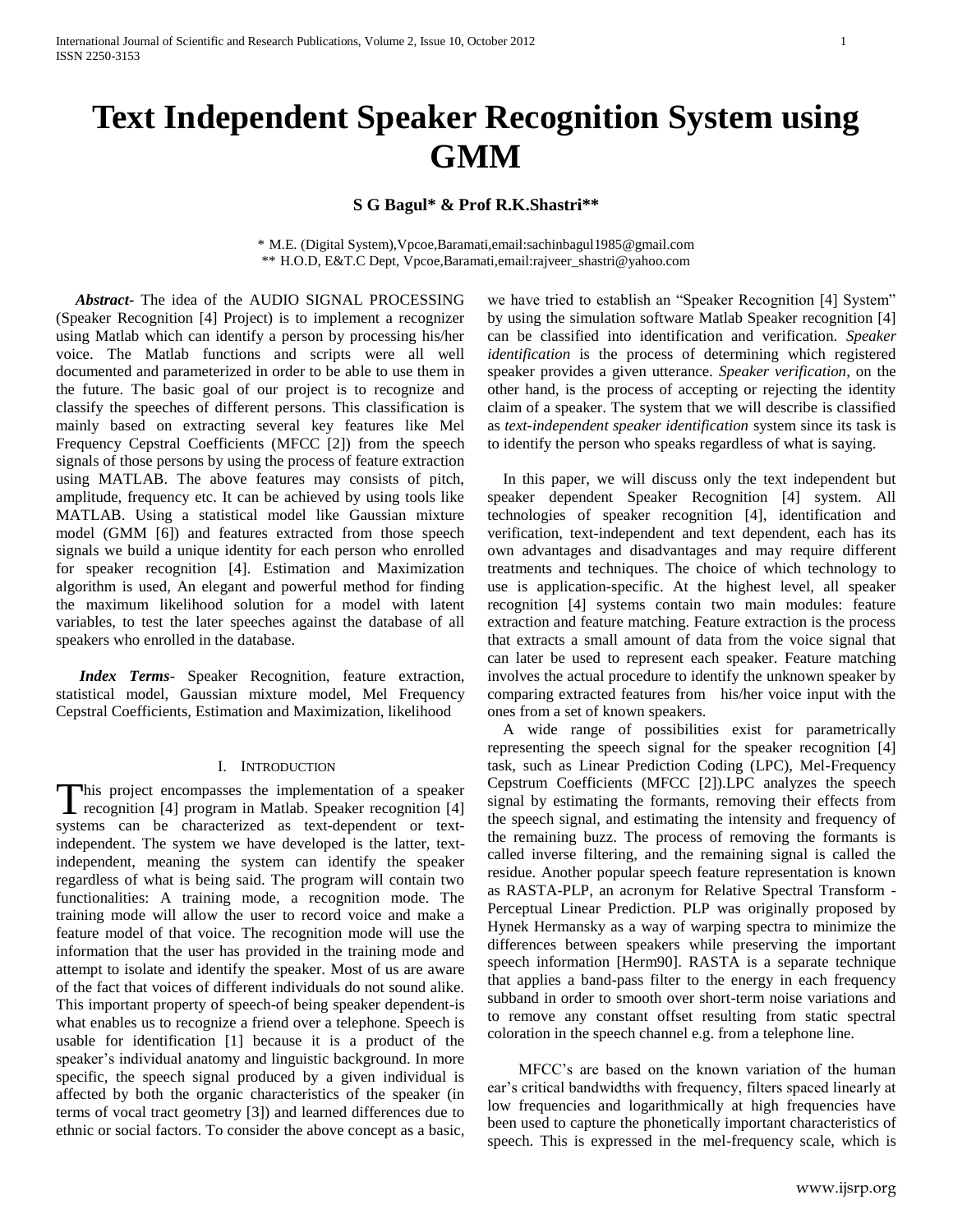linear frequency spacing below 1000 Hz and a logarithmic spacing above 1000 Hz . MFCC [2] is perhaps the best known and most popular. Here is just overview of our approach to this project, first we extracted features from the speech signal and then we give them to the statistical model, here we use GMM [6] as statistical model to create a unique voice print for each identity.



Fig. 1: Block Diagram Of Project

 After creation of all voice prints for all identities we check the data base of these voice prints against another voice print which was created by GMM [6] using testing data. In this project, the GMM [6] approach will be used, due to ease of implementation and high accuracy.

# 1.1 Mel Frequency Cepstral Coefficients(MFCC"S):

 MFCC"s are coefficients that represent audio, based on perception. It is derived from the Fourier Transform or the Discrete Cosine Transform of the audio clip. The basic difference between the FFT/DCT and the MFCC [2] is that in the MFCC [2], the frequency bands are positioned logarithmically (on the mel scale) which approximates the human auditory system's response more closely than the linearly spaced frequency bands of FFT or DCT. This allows for better processing of data, for example, in audio compression. The main purpose of the MFCC [2] processor is to mimic the behaviour of the human ears.

 The MFCC [2] process is subdivided into five phases or blocks. In the frame blocking section, the speech waveform is more or less divided into frames of approximately 30 milliseconds. The windowing block minimizes the discontinuities of the signal by tapering the beginning and end of each frame to zero. The FFT block converts each frame from the time domain to the frequency domain.

 In the Mel frequency wrapping block, the signal is plotted against the Mel-spectrum to mimic human hearing. Studies have shown that human hearing does not follow the linear scale but rather the Mel-spectrum scale which is a linear spacing below 1000 Hz and logarithmic scaling above 1000 Hz. In the final step, the Mel-spectrum plot is converted back to the time domain by using the following equation:

$$
Mel(f) = 2595 * log 10 \left( 1 + \frac{f}{700} \right) \dots \dots \dots (1)
$$



Fig. 2: MFCC BLOCK DIAGRAM

 The resultant matrices are referred to as the Mel-Frequency Cepstrum Coefficients [2]. This spectrum provides a fairly simple but unique representation of the spectral properties of the voice signal which is the key for representing and recognizing the voice characteristics of the speaker. A speaker voice patterns may exhibit a substantial degree of variance: identical sentences, uttered by the same speaker but at different times, result in a similar, yet different sequence of MFCC [2] matrices. The purpose of speaker modelling is to build a model that can cope with speaker variation in feature space and to create a fairly unique representation of the speaker's characteristics.

#### 1.2 Feature Extraction Module:

Input: Digital speech signal (vector of sampled values)



 Fig. 3: Sample Speech Signal Output: A set of acoustic vectors

 In order to produce a set of acoustic vectors, the original vector of sampled values is framed into overlapping blocks. Each block will contain N samples with adjacent frames being separated by M samples where  $M < N$ . The first overlap occurs at N-M samples. Since speech signals are quasi stationary between 5msec and 100msec, N will be chosen so that each block is within this length in time. In order to calculate N, the sampling rate needs to be determined. N will also be chosen to be a power of 2 in order to make use of the Fast Fourier Transform in a subsequent stage. M will be chosen to yield a minimum of 50% overlap to ensure that all sampled values are accounted for within at least two blocks. Each block will be windowed to minimize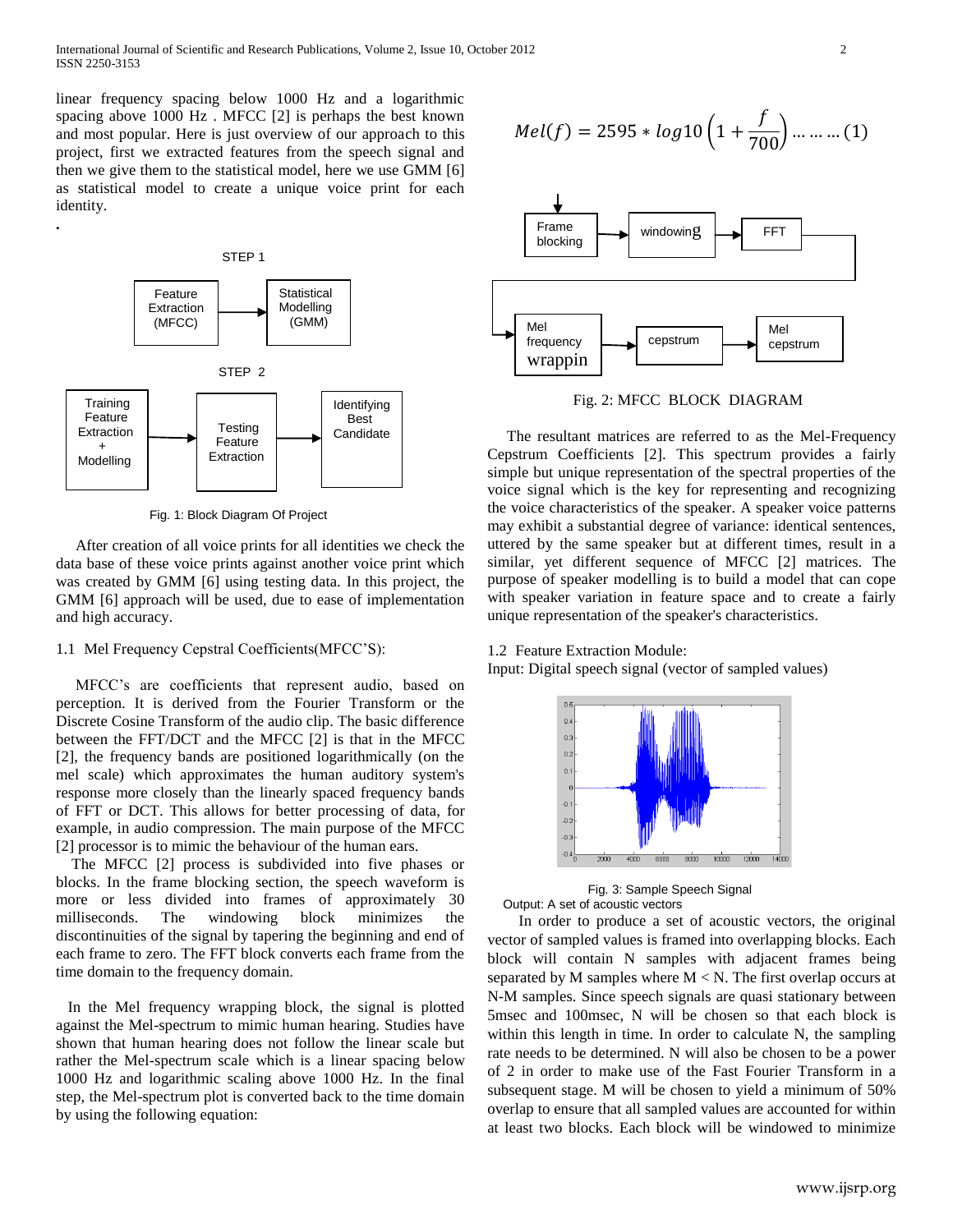spectral distortion and discontinuities. A Hamming window will be used. The Fast Fourier Transform will then be applied to each windowed block as the beginning of the Mel-Cepstral Transform. After this stage, the spectral coefficients of each block are generated. The Mel Frequency Transform will then be applied to each spectrum to convert the scale to a mel scale. The following approximate transform can be used(refer equation 1).

Finally, the Discrete Cosine Transform will be applied to each Mel Spectrum to convert the values back to real values in the time domain. After creating speaker model we need to identify speaker based on some features such as MFCC [2] as mentioned above. The features of each user are matched against unknown user. And the speaker with best score is declared to be the claimed speaker.



Fig. 4: basic structure of speaker identification

## II. MATHEMATICAL BACKGROUND

# 2.1 Gaussian mixture probability density function:

 After extracting features we need to create a speaker model using some statistical model like GMM [6] statistical model. Finite mixture models and their typical parameter estimation methods can approximate a wide variety of pdf's and are thus attractive solutions for cases where single function forms, such as a single normal distribution, fail. However, from a practical point of view it is often sound to form the mixture using one predefined distribution type, a basic distribution. Generally the basic distribution function can be of any type, but the multivariate normal distribution, the Gaussian distribution, is undoubtedly one of the most well-known and useful distributions in statistics, playing a predominant role in many areas of applications . For example, in multivariate analysis most of the existing inference procedures have been developed under the assumption of normality and in linear model problems the error vector is often assumed to be normally distributed. In addition to appearing in these areas, the multivariate normal distribution also appears in multiple comparisons, in the studies of dependence of random variables, and in many other related fields. Thus, if there exists no prior knowledge of a pdf of phenomenon, only a general model can be used and the Gaussian distribution is a good candidate due to the enormous research effort in the past.

## 2.2 Multivariate normal distribution

A non-singular multivariate normal distribution of a D dimensional random variable  $X \rightarrow x$  can be defined as

X-N(x, 
$$
\mu
$$
,  $\Sigma$ )=(1/(2 $\pi$ )<sup>^</sup>D/2| $\Sigma$ |<sup>^</sup>1/2)exp[ $\frac{1}{2}$ (x $\sim$  $\mu$ )<sup>^</sup>T $\sum$ <sup>-1</sup>(x $\sim$  $\mu$ )]  
........(2)

Where  $\mu$  is the mean vector and  $\Sigma$  the covariance matrix of the normally distributed random variable X. In Figure 5 an example of 2-dimensional Gaussian pdf is shown. Multivariate Gaussian pdf's belong to the class of elliptically contoured distributions, which is evident in Fig. 5 where the equi probability surfaces of the Gaussian are centered hyper ellipsoids .The Gaussian distribution in Eq. 1 can be used to describe a pdf of a real valued random vector (x 2 RD). A similar form can be derived for complex random vectors (x 2 CD) as

$$
N^{C}(x; \theta, \Sigma) = \frac{1}{\pi^{D|\Sigma|}} \exp[\mathbb{E} - (x - \theta) * \Sigma * 1(x - \theta)] \dots (3)
$$

Where \* denotes adjoint matrix (transpose and complex conjugate).



Fig. 5: A two dimensional gaussian pdf and contour plots

#### 2.3 Finite mixture model

 Despite the fact that multivariate Gaussian pdf's have been successfully used to represent features and discriminate between different classes in many practical problems the assumption of single component leads to strict requirements for the phenomenon characteristics: a single basic class which smoothly varies around the class mean. The smooth behavior is not typically the most significant problem but the assumption of unimodality. For multimodality distributed features the unimodality assumption may cause an intolerable error to the estimated pdf and consequently into the discrimination between classes. The error is not caused only by the limited representation power but it may also lead to completely wrong interpretations (e.g. a class represented by two Gaussian distributions and another class between them). In object recognition [4] this can be the case for such a simple thing as a human eye, which is actually an object category instead of a class since visual presence of the eye may include open eyes, closed eyes, Caucasian eyes, Asian eyes, eyes with glasses, and so on. For a multimodal random variable, whose values are generated by one of several randomly occurring independent sources instead of a single source, a finite mixture model can be used to approximate the true pdf. If the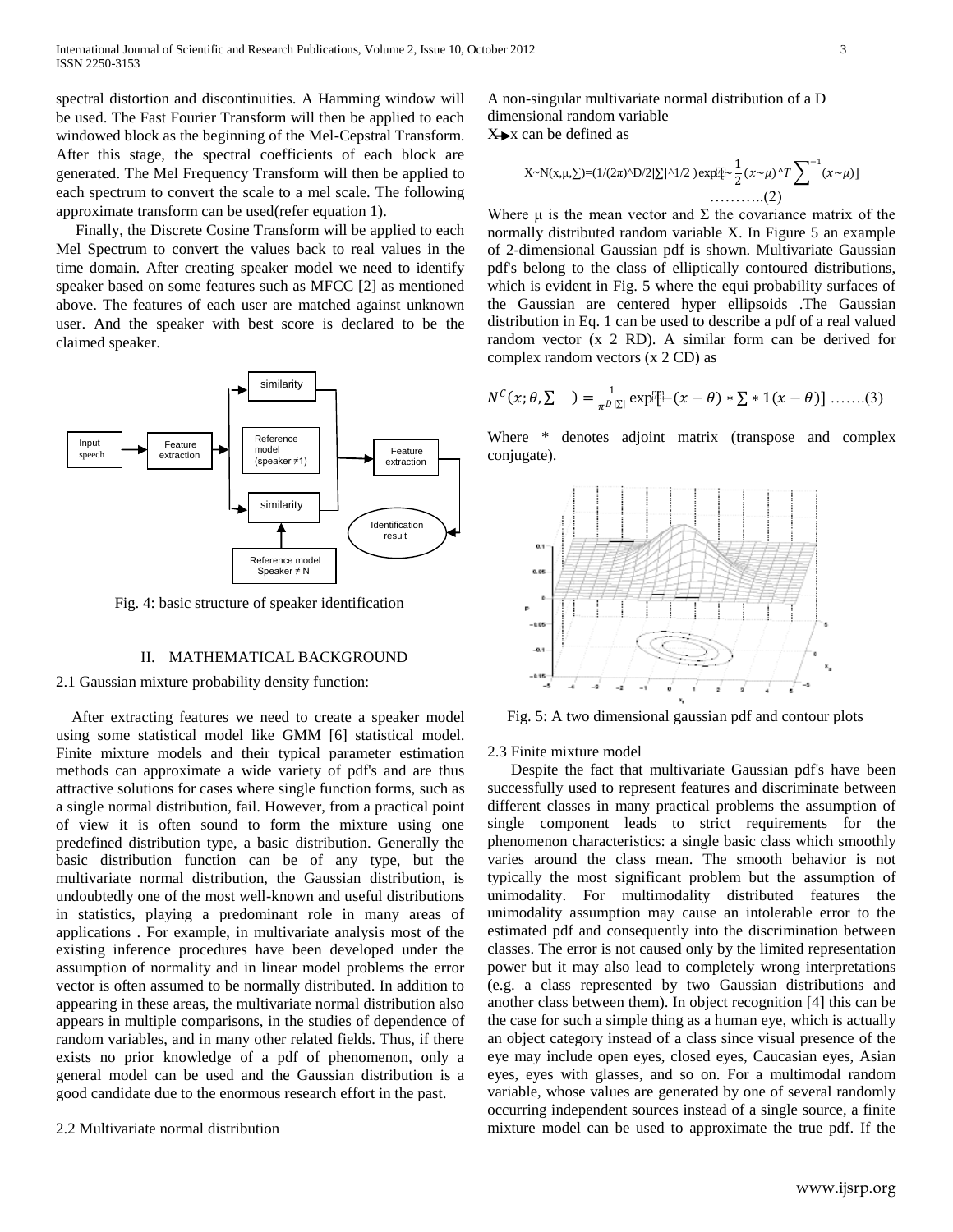International Journal of Scientific and Research Publications, Volume 2, Issue 10, October 2012 4 ISSN 2250-3153

Gaussian form is sufficient for single sources, then a Gaussian mixture model (GMM [6]) can be used in the approximation. It should be noted that this does not necessarily need be the case but GMM [6] can also approximate many other types of distributions**.**

The GMM [6] probability density function can be defined as a weighted sum of Gaussians

$$
p(x; \theta) = \sum_{c=1}^{C} \pi_{cN(x; \theta_{c,\sum_{c}})} \dots (3)
$$

Where c is the weight of  $c<sup>th</sup>$  component. The weight can be interpreted as *a priori* probability that a value of the random variable is generated by the c<sup>th</sup> source, and thus,

$$
0 \leq \alpha_c \leq 1 \text{ and } \qquad \sum_{c=1}^C \alpha_{c=1} \dots \dots \dots \dots \dots (4)
$$

Now, a Gaussian mixture model probability density function is completely defined by a parameter list [6]

 = {1, 1, ∑1,………… , , ,∑ }…………..(5)

2.4. Estimation Maximization:

An elegant and powerful method for finding the maximum likelihood solution for a model with latent variables. Total data log-likelihood:

$$
L = \ln p(D|\pi, \mu, C) \dots \dots \dots \dots \dots \dots (6)
$$

Setting the derivatives of L with respect to the means *μk* to zero, we obtain:

 = 1 ∑ ( ) =1 …………..(7)

 $N_K$ =Effective number of points assigned to the component  $k$ 

#### III. ESTIMATION-MAXIMISATION FOR GMM S (ALGORITHM)

Given a Gaussian mixture model, the goal is to maximize the likelihood function with respect to the parameters.

1. Initialize the means  $\mu_k$ , covariances  $C_k$  and mixing coefficients  $\pi_k$ , and evaluate the initial value of the log likelihood.

2. E step: Evaluate the responsibilities  $\gamma_{(Znk)}$  using the current parameter values

3. M step: Re-estimate the parameters  $\mu_K^{new}$ ,  $C_k^{new}$ ,  $\Pi_k^{new}$  and Using the current responsibilities.

4. Evaluate the log likelihood and check for convergence of either the parameters or the log likelihood. If theconvergence criterion is not satisfied return to step 2.

3.1 Log likely hood Calculation:

Another quantity that plays an important role is the conditional probability of z given x

- Let  $\gamma(qk)$  denote  $p(qk|x)$
- Using Baye's theorem

$$
\gamma(q_k) \equiv P(q_k|x) = \frac{P(q_k=1)P(x|q_{k=1})}{\sum_{j=1}^K P(q_j=1)P(x|q_{j=1})} \dots \dots \dots (8)
$$

 ≡ = (|,) ∑ =1 (|, ) ……………….(9)

Where

*πk* : prior probability of qk

 $\gamma(qk)$  is the responsibility that component k takes for 'explaining' the observation x

After the EM step the values converge i.e. they become stable. This is the end of training of speaker models. After this step unknown speaker are tested against the trained samples this is done by using "lmultiguass.m" function.

Start from M initial Gaussian Models  $N(\mu k, \Sigma k)$ ,  $k=1,...,M$ , with equal priors set to  $P(qk|x)=1/M$ .

3.2Mathematical Background:

Estimation Step:

Compute the probability P(qk|Xn) for each data point Xn to belong to the mixture qk.

(| , Ɵ) = <sup>P</sup> |<sup>Ɵ</sup> .P(xn|qk ,Ɵ) P(xn|Ɵ) ………………………….(10)

 = <sup>P</sup> |<sup>Ɵ</sup> .P(xn|<sup>μ</sup> <sup>k</sup> ,∑<sup>k</sup> ) ∑<sup>j</sup> P qj|Ɵ .P(x<sup>n</sup> |μ<sup>j</sup> ,∑j ) ………………(11)

Maximization Step:

Update means

 = ∑ (| ,Ɵ) =1 ∑ (| ,Ɵ) =1 ………………………….(12)

Update Variances

$$
\sum_{k}^{new} = \frac{\sum_{n=1}^{T} P(q_k | x_n, \theta)(x_n - \mu_k^{new})(x_n - \mu_k^{new})T}{\sum_{n=1}^{T} P(q_k | x_n, \theta)} \dots (13)
$$

Update weights

$$
p(q_k^{new} | \Theta^{new}) = \frac{1}{T} \sum_{n=1}^{T} P(q_k | x_n, \Theta) \dots (14)
$$

## IV. RESULTS

 The implementation of this project is done in MATLAB and the results can be seen in a GUI. The GUI takes the filename of the speaker as input and gives the name of the speaker as output. The GUI basically contains a button named "train" when this button is pressed the data is trained and stored in the excel sheets. And it also contains a text field in which the input file name is given. After giving the input file name we